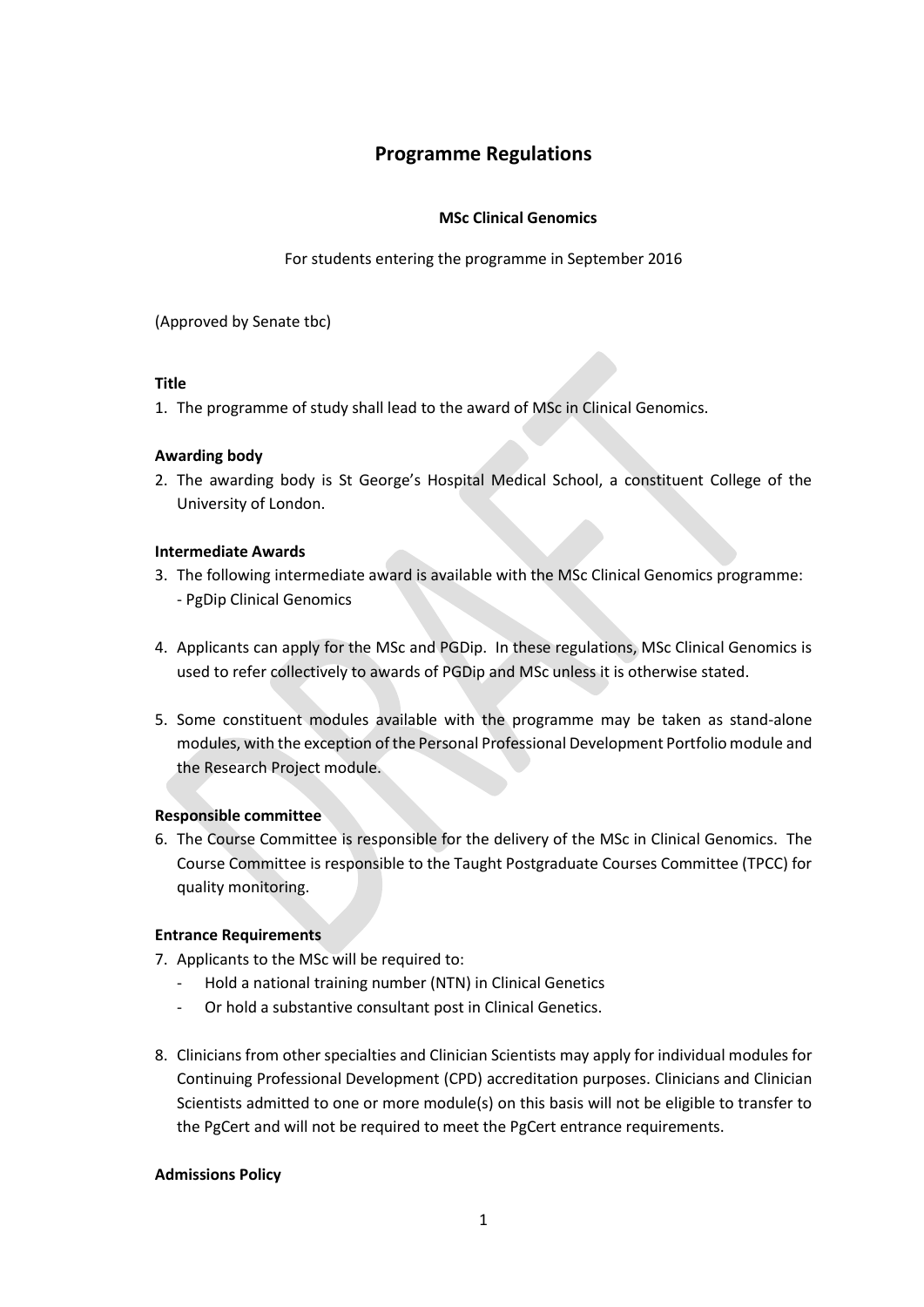- 9. The Course Committee shall agree, and from time to time prescribe changes to, the admissions policy. The Course Director is responsible for determining who is eligible for admission to the programme within this policy.
- 10.The admissions policy shall be made in accordance with St George's Equal Opportunities Policy and Statement on Students with Disabilities.

# **Recognition of Prior Learning**

- 11.Applicants who have previously successfully completed the PGCert in Interpretation and Clinical Application of Genomic Data will be eligible to transfer to the MSc in Clinical Genomics.
- 12. There is no facility for graduates of other programmes to be admitted to the MSc with advanced standing.

# **Period of Study**

13.The minimum period of study is 48 months by part time study.

- 14.The maximum period of study is 72 months by part time study.
- 15.A student who wishes to request an extension to the maximum period of study shall do so in accordance with the procedure prescribed by Senate (see 4.13 *General Regulations)*.

# **Programme Structure**

16. The MSc has a modular structure and comprises the following level 7 modules: Core modules:

- Understanding Genetic Technologies (15 credits)
- Clinical Interpretation of Genomic Data (15 credits)
- Communication of Genetic Information and Ethics (15 credits)
- Personal and Professional Development Portfolio (15 credits)
- Research Project (60 credits)

Optional modules:

- Omics techniques; their application to genomic medicine (15 credits)
- Molecular pathology of cancer and application in cancer diagnosis, screening and treatment (15 credits)
- Application of genomics in infectious disease (15 credits)
- Pharmacogenomics and stratified healthcare (15 credits)
- Bioinformatics, interpretation and data quality assurance in genome analysis (15 credits)
- Ethical, legal and social issues in applied genomics (15 credits)
- Cardiovascular genetics and genomics (15 credits)
- Teaching, learning and assessment in healthcare and science education (15 credits)
- Advanced bioinformatics (15 credits)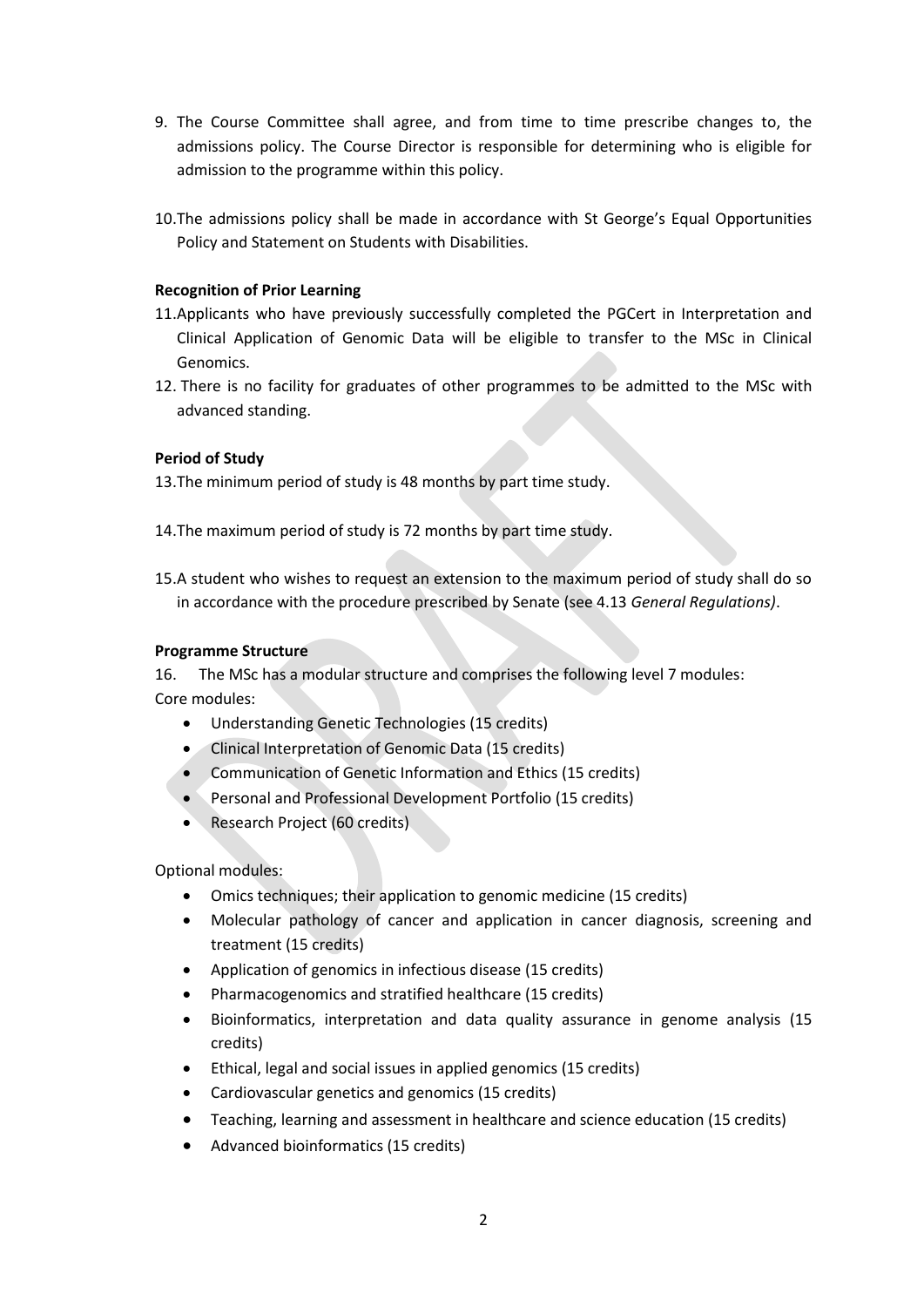#### **Assessment**

- 17. A combination of course work assignments, examinations, Observation of Procedures, presentations, a portfolio and a dissertation are prescribed for the modules and will be detailed in the module descriptors and relevant module handbooks.
- 18. The dissertation will take the form of a report on the research project conducted during the course. Students can complete a secondment to GeL (Genomics England Ltd) for a minimum of 4 months as part of the research project module. The 60 credit project has a word limit of 10000 words.
	- 19. Generic criteria for marking academic assessments will be published and set out in the Student Handbook.
	- 20. Candidates will be given a single final percentage mark for each module, taking into account the weightings of the elements prescribed in the Scheme of Assessment, the module descriptors and relevant module handbooks.
	- 21. The Course Committee shall agree, and from time to time make changes to, the Scheme of Assessment for the course. The Scheme of Assessment shall be approved by the Taught Postgraduate Courses Committee.
	- 22. Students are required to make a serious attempt at all the assessments specified in the Student Handbook. Course work must be submitted by the deadlines specified in the relevant module handbook unless written permission for an extension is given.
	- 23. The Board of Examiners will determine whether a student's progress is sufficient to merit the award of credit for each module completed.
	- 24. The Board of Examiners will determine at the end of the year whether a student's progress is sufficient to merit the award of credit for each module completed.
	- 25. The Board of Examiners will determine at the end of the year whether a part-time student's progress in the first year assessment is sufficient to permit continuation to the second year of the programme. Examiners will determine at the end of the programme whether a student's progress is sufficient to merit the award of the qualification for which the student has registered.
	- 26. Examiners will determine whether MSc students successfully completely module credits, but not completing the while degree, are eligible for the Postgraduate Diploma or Postgraduate Certificate.
	- 27. Examiners will determine whether Postgraduate diploma students successfully completing module credits, but not completing the whole Diploma, are eligible for the award of the Postgraduate Certificate.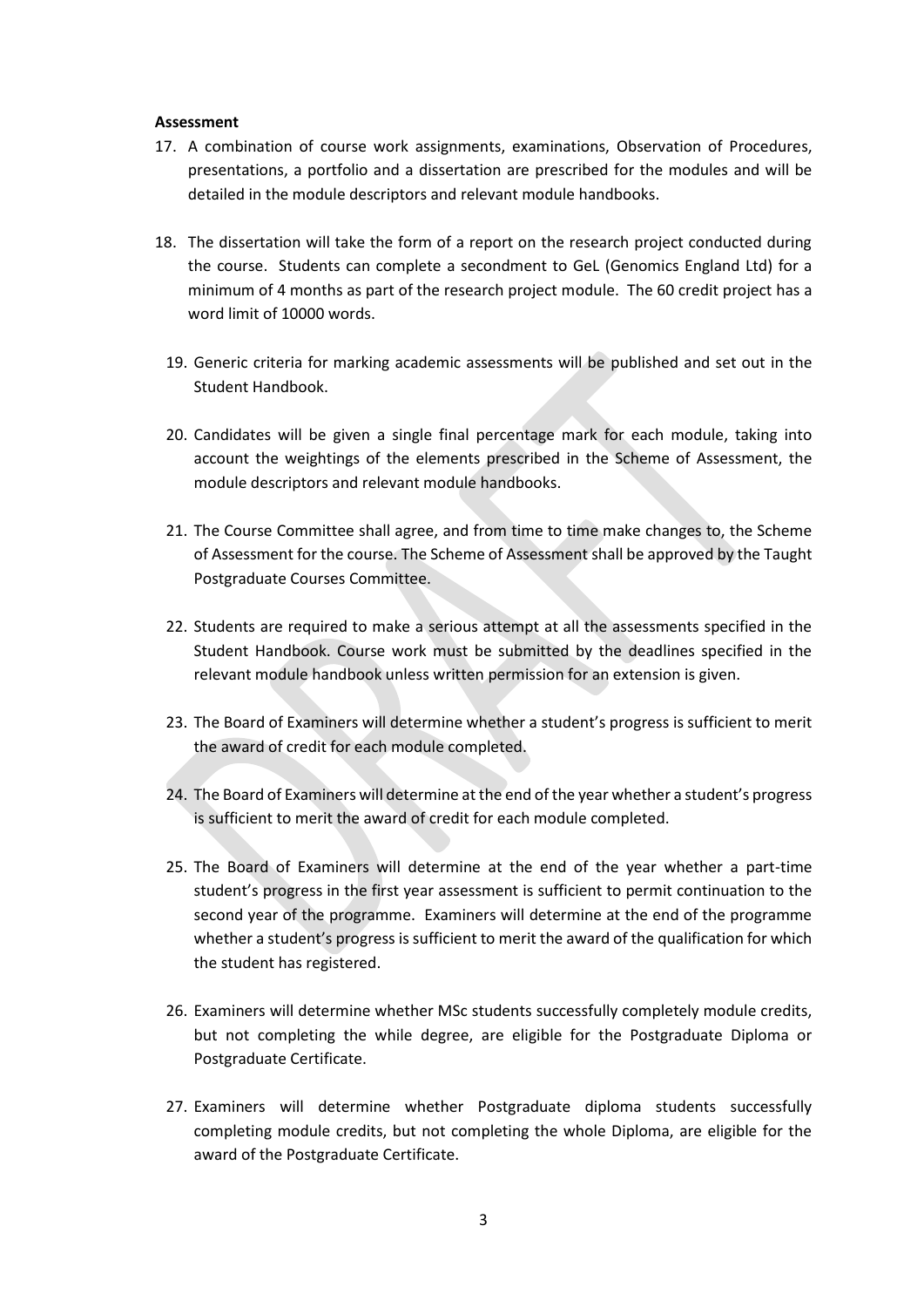#### **Re-Entry to Assessments**

- 28. Students are entitled to two attempts at each assessment.
- 29. Course work assignments must normally be resubmitted within the timescales specified in the Scheme of Assessment. Grades for resubmitted course work will be limited to a bare pass. Students are required to pass each core module and a sufficient number of option modules to complete the course. Students who persistently fail to submit course work by the deadlines specified may have their registration terminated.
- 30. Students who fail the dissertation at the first attempt will be permitted to resubmit the dissertation on one occasion at a date determined by the Board of Examiners. Marks for the resubmission of the dissertation will be limited to a bare pass. Students who fail the dissertation at the second attempt will fail the MSc but may be awarded a Postgraduate Certificate in Interpretation and Clinical Application of Genomic Data at the Examiners' discretion if they have successfully completed 120 credits at level 7.

#### **Awards**

- 31. Candidates for the award of the MSc in Clinical Genomic must obtain a pass in the all modules undertaken within the maximum registration period specified.
- 32. Candidates for the award of the PGDip in Clinical Genomic must obtain a pass in the all modules undertaken within the maximum registration period specified.

### **Distinctions and Merits**

33. Criteria for the award of distinctions and merits will be specified in the Scheme of Assessment. Outright distinctions will be awarded to MSc candidates obtaining an overall average assessment mark of >69.5%. Such candidates will normally be expected to pass each component at first attempt. The award of merit will be given to MSc candidates obtaining an overall average assessment mark falling in the range 59.5-69.4%. Outright distinctions will be awarded to PGDip candidates obtaining an overall average of >69.5%. Such candidates will normally be expected to pass each component at first attempt. There is no award of merit for postgraduate diploma, and no award of merit or distinction for the postgraduate certificate.

### **Date of award**

34. The date of award of the qualification for successful students will be the date of the Board of Examiners' meeting at which their final result is determined.

#### **Board of Examiners**

35. A Board of Examiners shall be appointed annually to serve from 1 October – 30 September with membership agreed by the Course Committee and approved by Senate. This membership shall include the Course Director, Chair of the Board (who shall not be the Course Director) and at least three other internal examiners (as defined in General Regulations 8.2.1.) deemed appropriate. At least one external examiner will be appointed each year as a member of the Board. Assessors may be invited to attend the Board where